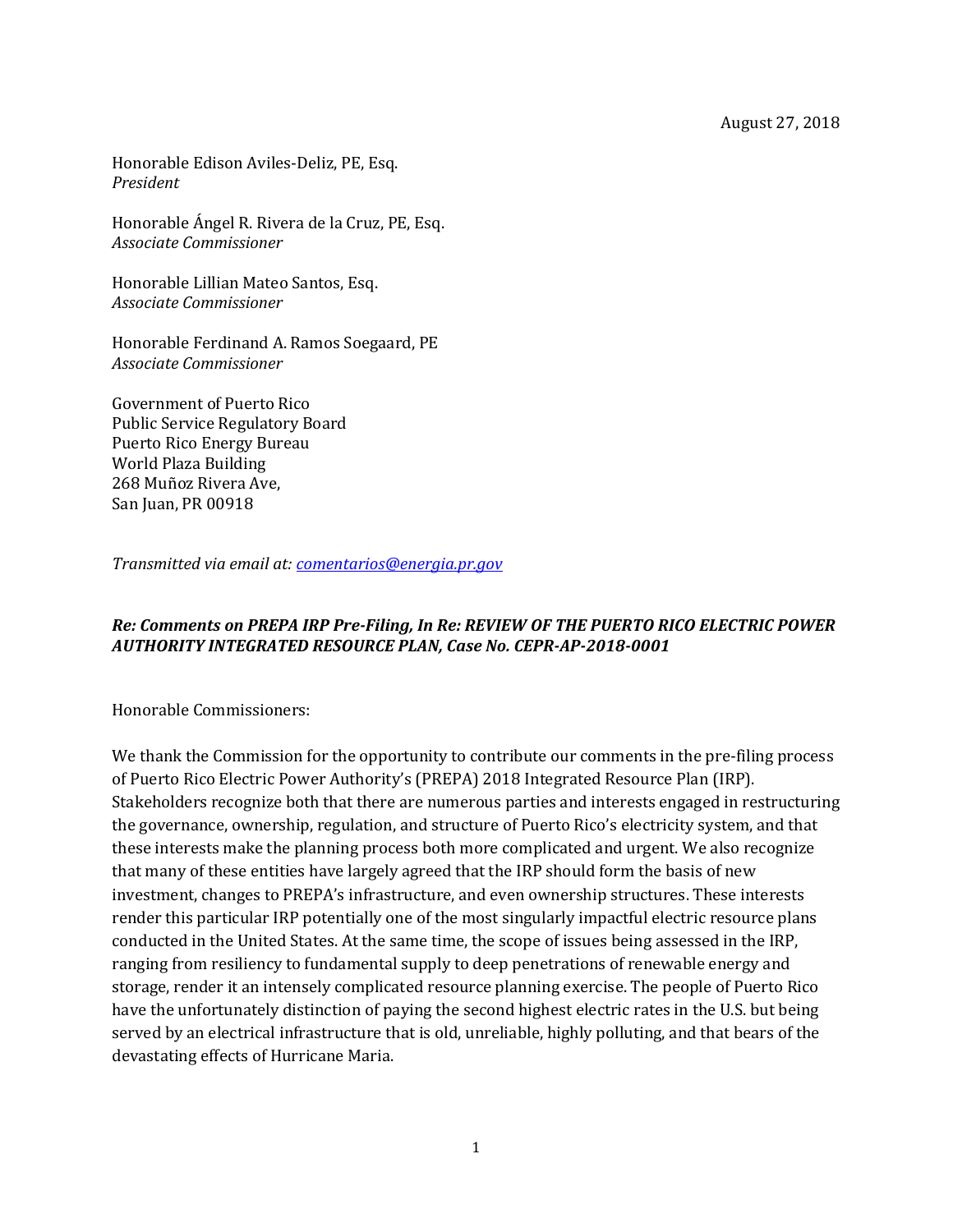The undersigned are aware that the Commission's deadline for the finalization of the IRP is tight. Typical collaborative IRPs can take between eight months to more than a year. In this case, the demand for the IRP to be submitted by October is necessarily limiting and potentially deeply suboptimal. It has already affected the stakeholder engagement process commenced by PREPA/Siemens in June 2018 and that was supposed to continue with follow-up stakeholder sessions during the month of August 2018. The Commission should note that PREPA/Siemens failed to conduct the announced public stakeholder follow-up in August. Thus, this process being conducted by the Commission becomes even more important in offering participation and the opportunity for stakeholders to contribute to the development of the most robust IRP manageable.

We note more references in the 2018 pre-filed IRP over the 2015 IRP process and assumptions to renewable energy opportunities, resilience in the face of emergency, and improved descriptions of assumptions. We also appreciate the detailed questions of the Commission's examiner during the Technical Conference on August 14, 2018. However, we also express our deep disappointment that we were unable to query or interact with PREPA or its consultants during the Technical Conference. Given the tight timeframe and rapid presentation, there were numerous areas where clarification or deeper insight could have forestalled the need for these comments or additional process. We encourage the Commission to consider a more open framework for future Technical Conferences or public meetings, even if including technical stakeholders requires extended sessions.

Our comments coalesce around a single theme: at the end of the day, the IRP must rigorously examine the deployment of non-emitting, non-imported fuel resource plans – i.e. those built around clean renewable energy (solar, wind, hydro), energy efficiency, and storage – at an aggressive pace. Puerto Rico's electric sector has an unprecedented opportunity to make itself anew. At its current high cost, poor reliability, and storm fragility, nearly any alternative is cost effective relative to the status quo. That is a unique position not experienced by any other utility in the country. At the same time, the dramatically lower renewable energy costs of the last few years, massive advances in gridlevel storage, and national attention on Puerto Rico provide an opportunity to vault into a new era, rather than turn back towards large central oil and coal-fired generators or new fossil fuel deployment.

This IRP has an opportunity to deeply explore that space, and find out how to reach ambitious renewable energy deployment and other alternatives while minimizing investments in long-run large fossil fuel-based infrastructure. We are not confident that the pre-filed IRP assumptions allow for the appropriate exploration of that space, and may already be biased towards the selection of gas importation simply through the model's construct.

#### **Technical Comments**

**The pre-filed IRP scenarios are focused too deeply on natural gas import, and do not provide enough opportunity to examine renewable energy futures.**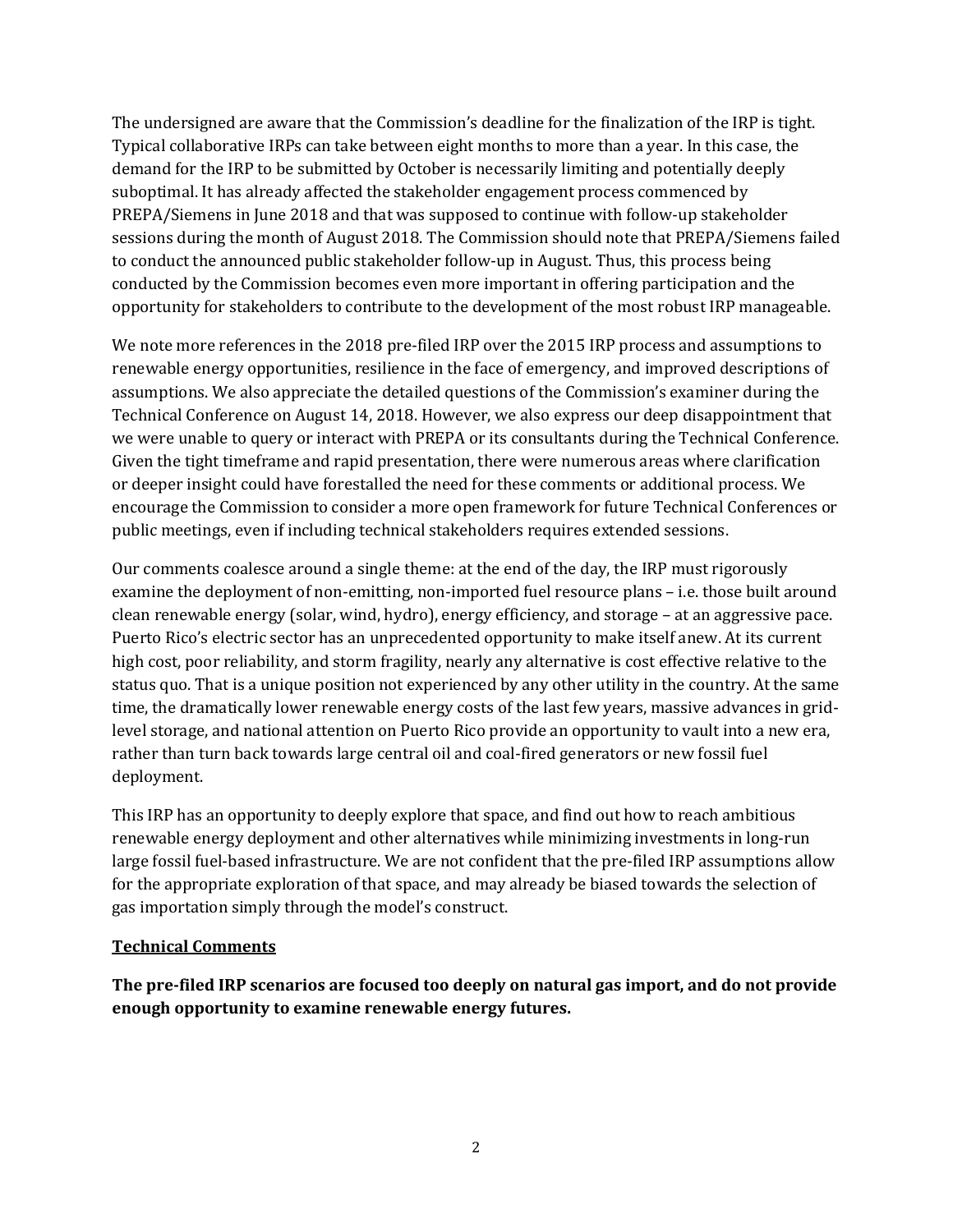PREPA<sup>1</sup> proposes to run four scenarios and three additional "sensitivities" for a total of seven different worldviews. In total, four of seven of the proposed worldviews are oriented towards the import of natural gas, either to San Juan via onshore or offshore liquefied natural gas (LNG) hubs, floating offshore LNG ports at Yabucoa and Mayagüez, or a combination of all three locations. Two of the other three scenario/sensitivities are unclear about if new gas import facilities are allowed or expected, and **only one** explicitly tests a world in which no new gas infrastructure is made operational. Even a cursory examination of this design gives the impression that a significant amount of new natural gas infrastructure in terms of pipelines, import terminals, and power stations is a *fait accompli.*

We understand the seven worldviews as follows:

1. **[Scenario 1]** No new LNG built.

- 2. **[Scenario 2]** An on-shore LNG terminal is sited in San Juan port, with a pipeline to Palo Seco, at a cost of \$525 million (p73).
- 3. **[Scenario 3]** New floating LNG facilities are constructed at Yabucoa and Mayagüez, at an unknown cost.
- 4. **[Scenario 4]** New floating LNG facilities at Yabucoa and Mayagüez, *plus* a new LNG terminal at San Juan.
- 5. **[Sensitivity 1]** Increase renewable portfolio standard (RPS) to an unknown value, while decreasing the assumed cost of renewable energy. *It is not clear if new gas infrastructure is allowed in this scenario and, if so, which infrastructure and at what cost.*
- 6. **[Sensitivity 2]** Allow AES to continue operation until otherwise non-economic (after 2027), retire EcoEléctrica in 2022 regardless of cost. *It is not clear if new gas infrastructure is allowed in this scenario, and if so which infrastructure and at what cost.*
- 7. **[Sensitivity 3]** New floating LNG facility is built offshore of San Juan, with underwater pipelines to both San Juan and Palo Seco stations for \$185 million (about half the capacity of the onshore option).

We are concerned that Scenario 1 has been presented as a "business as usual" benchmark, from which PREPA hopes to deviate, rather than a real exploration of how PREPA can meet customer needs efficiently and with on-island resources.

Evidence indicates that PREPA's existing fleet is both non-economic and non-reliable relative to nearly all other options. Therefore, options that are cost competitive will likely seek to replace or repower these units as quickly as feasible. To the extent that PREPA assumes that new renewable energy or storage cannot be acquired rapidly, options that preclude gas may appear more expensive because they require the continued use of the existing fleet.

<sup>1</sup> In general, it is not clear if scenarios and assumptions have been determined by PREPA or PREPA's consultant, Siemens. For the purposes of these comments we will refer to both entities as PREPA.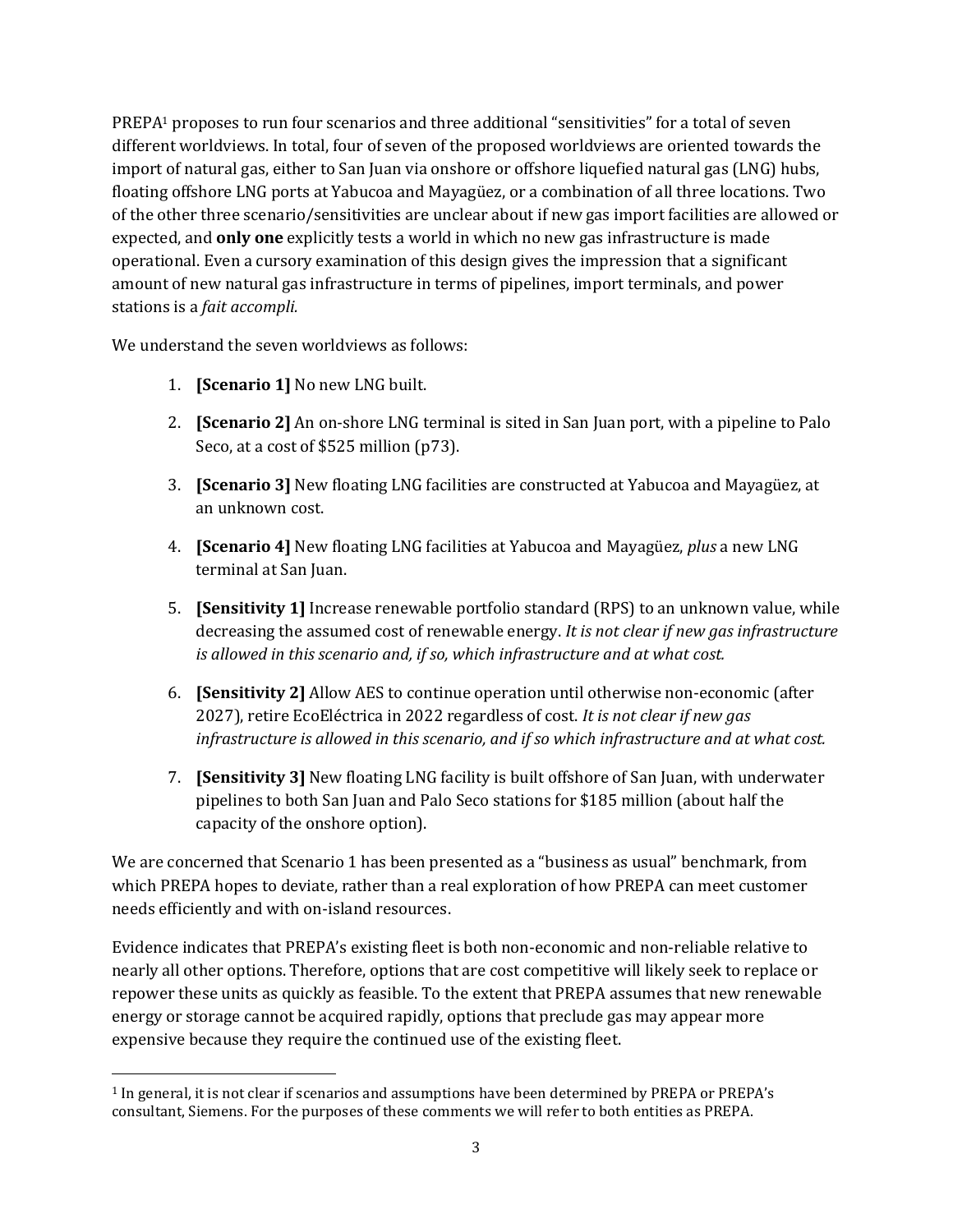The Commission's examiner asked if PREPA was restricting the amount of renewable energy that could be procured, to which PREPA answered that it was not limited. However, the Commission's examiner did not ask if PREPA was limiting the pace at which renewables or storage could be procured. Of particular concern, PREPA's consultant indicated that "Scenario 1 would obviously include running the existing oil generators for much longer," implying that PREPA is, in fact, limiting the near-term procurement of renewable energy and storage in the IRP.

In addition, PREPA has not made clear if investments at the existing Aguirre or San Juan combined cycle units may allow those units to help form an interim bridge to a deep renewable future, without incurring the hundreds of millions of dollars of investments required to implement new gas infrastructure.

*Rather than being viewed as a benchmark, we see Scenario 1 as PREPA's opportunity to examine all cost effective energy efficiency, renewable energy, storage, demand response, and distributed generation – only then turning to new fossil fuel import options to fill in gaps that modern renewable technologies followed by limited use of the existing power stations cannot yet fill.*

As we explain in the next section, we believe that PREPA's pricing and availability of new natural gas import options are speculative. The new fossil fuel import facilities contemplated in the prefiled IRP are uncertain – at best – in cost, financing, and permitting. At the same time, PREPA has underplayed distributed generation, storage, energy efficiency, and some renewable options under the cover that these options are speculative in cost, financing, and permitting. In the context of this IRP the purpose of even considering gas import options should be to test if such imports might be cost effective or feasible. Similarly, the purpose of looking at extended renewable energy and storage must be to assess if an aggressive adoption of local resources is cost effective.

We are thus concerned that Sensitivity 1, in which the RPS is increased and renewable energy costs are assumed to be "lower" will be characterized as a "red herring," or an alternative to be rejected out-of-hand because it uses assumptions that PREPA will characterize as unrealistic. We strongly support assessing scenarios with uncertainty boundaries on cost, both for fuel and capital costs for renewable energy and fuel infrastructure. However, setting up a *scenario* in which costs are "assumed" to be lower simply may simply be asking for a future debate about the practicality of those assumptions, rather than the potential to actually meet consumer needs.

Rather than Sensitivity 1 combining lower costs for renewable energy *and* increasing the RPS target, we would request that PREPA orient its modeling to have every scenario examine both PREPA's "assumed" renewable energy costs, as well as "lower" renewable energy costs, the latter assuming that with federal aid, PREPA could harness better financing and resource availability on a near-term basis.

Sensitivity 2, assessing the value of the AES and EcoEléctrica contracts, is seriously flawed, as it combines both contracts and thus would be unclear as to cost and impact of each. The plants operate on different fuels, have different corporate owners, different contract terms with PREPA, and different environmental impacts to Puerto Rico's residents. AES has a long history of producing toxic waste streams and violating environmental regulations. While PREPA is in the process of re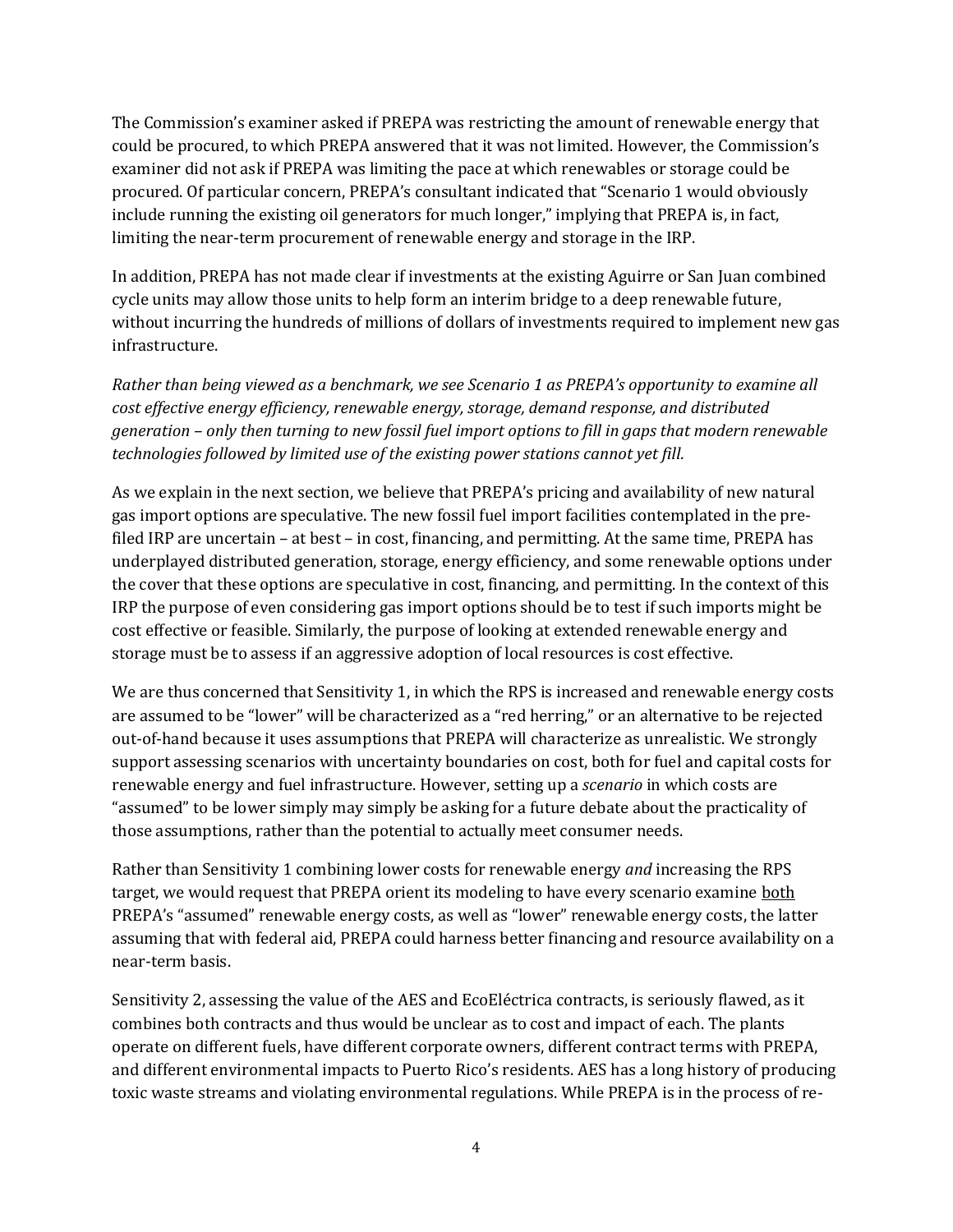evaluating contracts, it must assess if the AES contract can be terminated cost effectively in the near future. Rather than including a sensitivity that continues AES past the 2027 contract termination, we would ask that this sensitivity specifically focus on a nearer term termination of that contract. We are in a price environment such that utility scale solar energy can provide electricity with a levelized cost cheaper than the costs for fuel to run the AES plant.

We encourage PREPA to invert its view of renewable energy, storage and demand-side measures. PREPA must look at using these indigenous resources to the maximum extent feasible prior to examining fuel import options.

### *Requests:*

- Use Scenario 1 to model all cost effective energy efficiency, renewable energy, storage, demand response, and distributed generation (EE/RE/St/DR/DG). All cost effective EE/RE/St/DR/DG should then form the baseline for later scenarios.
- Use Sensitivity 1 to test rapid expansion of EE/RE/St/DR/DG to avoid extended use of existing oil generators.
- Run all Scenarios and Sensitivities with "expected" and "lower cost" renewable energy costs.
- Use Sensitivity 2 to characterize the cost of early termination for AES.

### **The pre-filed IRP natural gas infrastructure options have not been vetted and are likely priced incorrectly**

PREPA's IRP pre-filing presents eight different new fuel import options, many of which have never been priced or vetted (see p71). Most importantly, PREPA failed to provide justification, cost, explanation, background, or feasibility of two brand new gas import facilities at Mayagüez and Yabucoa. The prices that PREPA presents on gas import facilities are inconsistent with prices paid for other similar facilities and mainland gas pipelines, suggesting that the projects are likely underpriced.

Most astonishingly, the IRP pre-filing includes two new gas import facilities at Mayagüez and Yabucoa. These are not simply "test" facilities for a sensitivity; *rather, they form the basis of half of PREPA's core scenarios.* We note that these facilities have not been raised in any other context previously before this commission (or, as far as we can discern, in any other forum). Even PREPA's Compliance Filing of August 1, 2018, just ten days before this presentation was delivered to the Commission for the Technical Conference, did not contemplate these two facilities. In contrast to all of its other natural gas options, PREPA has not provided any costs, reliability implications, environmental impacts, public concerns or flaws with these facilities, stating instead that such considerations are "pending."

It is not clear how the facilities at Mayagüez and Yabucoa would be connected to PREPA's primary grid, or their relative value to the grid.

At Mayagüez, the current combustion turbine (CT) units are diesel fired and are considered some of the more reliable units on PREPA's system (p45). It would make little sense to install substantial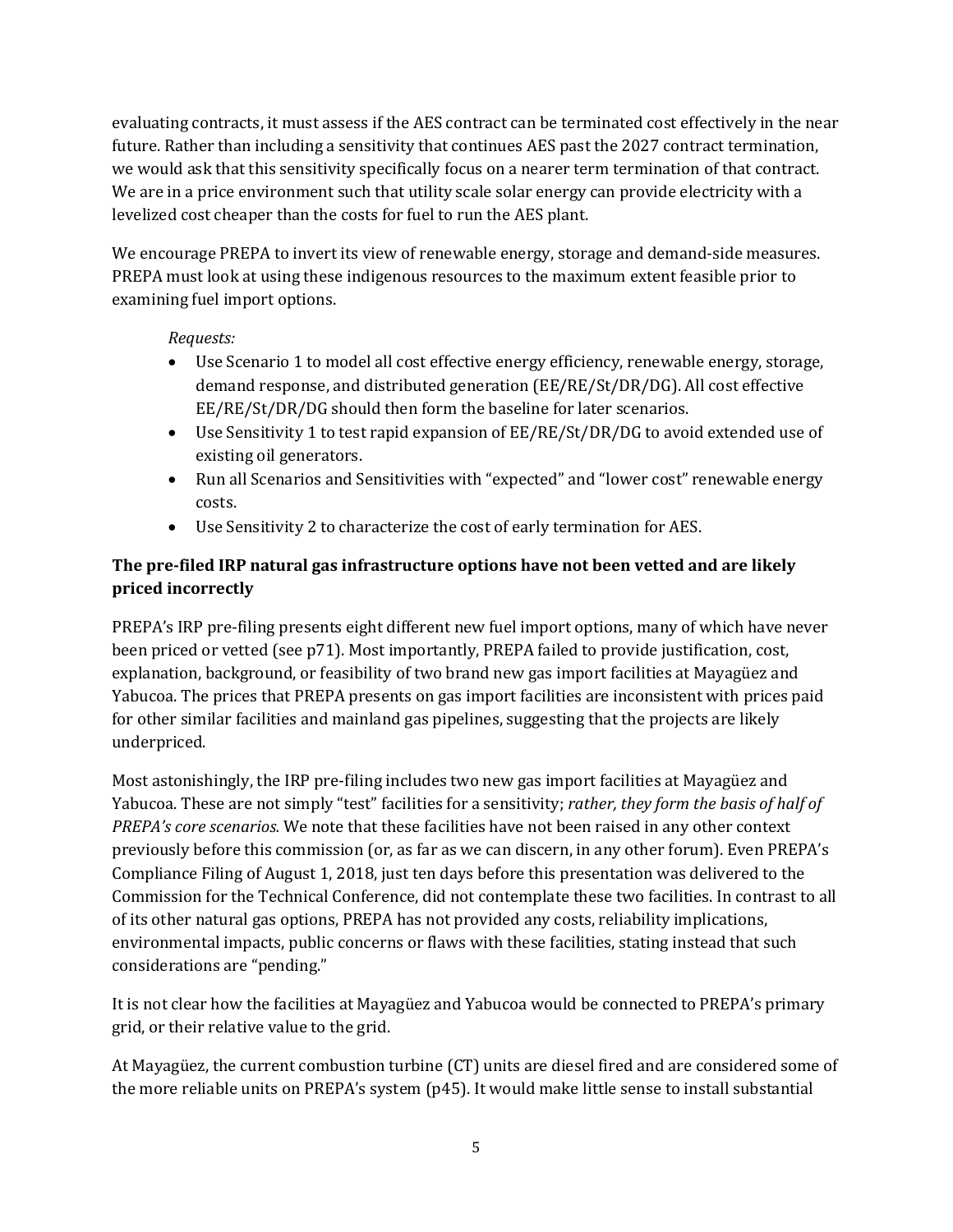new gas-fired combined cycle facilities at Mayagüez, as the transmission path rating to load centers in San Juan or Ponce are relatively limited (p31). Indeed, from a physical distance and transmission perspective, Mayagüez is about as far as you can get from PREPA's primary load requirements.

There are no generation facilities at Yabucoa. A new gas import facility at Yabucoa would entail either siting completely new generation near the Yabucoa substation, building substantial new transmission to the Yabucoa port, or building a large pipeline project to the Aguirre facility, over thirty miles away. Since it is unclear how much gas PREPA would envision bringing through Yabucoa, it is unclear what a reasonable cost would be for an offshore or onshore import facility, and it is very late in PREPA's process to just introduce this new information.

PREPA owes the public and the Commission an explanation of the basis of the Mayagüez and Yabucoa facilities, a detailed basis of the cost, expectations of permit and environmental risk, and which parties, if any, have specifically advocated for these facilities.

PREPA is no longer proposing the Aguirre Offshore Gasport (AOGP), a change with which we agree. This change in PREPA's plans was made public in the period between PREPA's August  $1<sup>st</sup>$ compliance filing and the delivery of the presentation to the Commission during the Technical Conference. In fact, PREPA's consultant was dismissive during the presentation that the option was even viable, a position we have long articulated. Considering that the vendor asked to cancel the contract, this isn't particularly surprising. What is surprising is that PREPA retained the construct of AOGP all the way through the August  $1<sup>st</sup>$  compliance filing, and is now revisiting three new options with potentially similar problems and downfalls. We think that the challenges in financing and permitting the AOGP should highly inform any plans that include major LNG terminals and pipelines on other parts of the island.

PREPA notes in the IRP pre-filing that AOGP has an operations and maintenance cost (O&M) of \$81 million per year "(+ fuel)." It is not clear if the AOGP O&M cost includes just the operations and maintenance of the gas port, or if it also includes the rental cost of the Floating Storage and Regasification Unit (FSRU). In contracting for AOGP, PREPA signed both a labor agreement for O&M, as well as a fifteen year rental agreement, with a present value of \$422 million.<sup>2</sup> This serves as a useful benchmark, because PREPA's assumption of an onshore gas port in San Juan reports an O&M of \$45 million per year. This port would have half the capacity of Aguirre, and therefore should be expected to have a somewhat smaller O&M cost. However, the estimate of \$45 million per year, an order of magnitude cost reduction, appears unreasonably low: according to PREPA, the smaller port at San Juan would require smaller "shuttle" LNG facilities, the cost of which is substantially higher per volume of gas delivered.<sup>3</sup>

<sup>2</sup> See Fisher and Horowitz Expert Report on 2015 rate case, docket CEPR-AP-2015-0001, page 117. <sup>3</sup> ERIA (2018), 'Investment in LNG Supply Chain Infrastructure Estimation', in Uemura T. and K. Ishigami (eds.), Formulating Policy Options for Promoting Natural Gas Utilization in the East Asia Summit Region Volume II: Supply Side Analysis. ERIA Research Project Report 2016-07b, Jakarta: ERIA, p68. "…the unit cost for an ocean tanker serving a large primary terminal is US\$6,000/m3 , while the cost for a coastal tanker serving a secondary terminal is US\$15,000/m3 . The unit cost is much higher for a small tanker."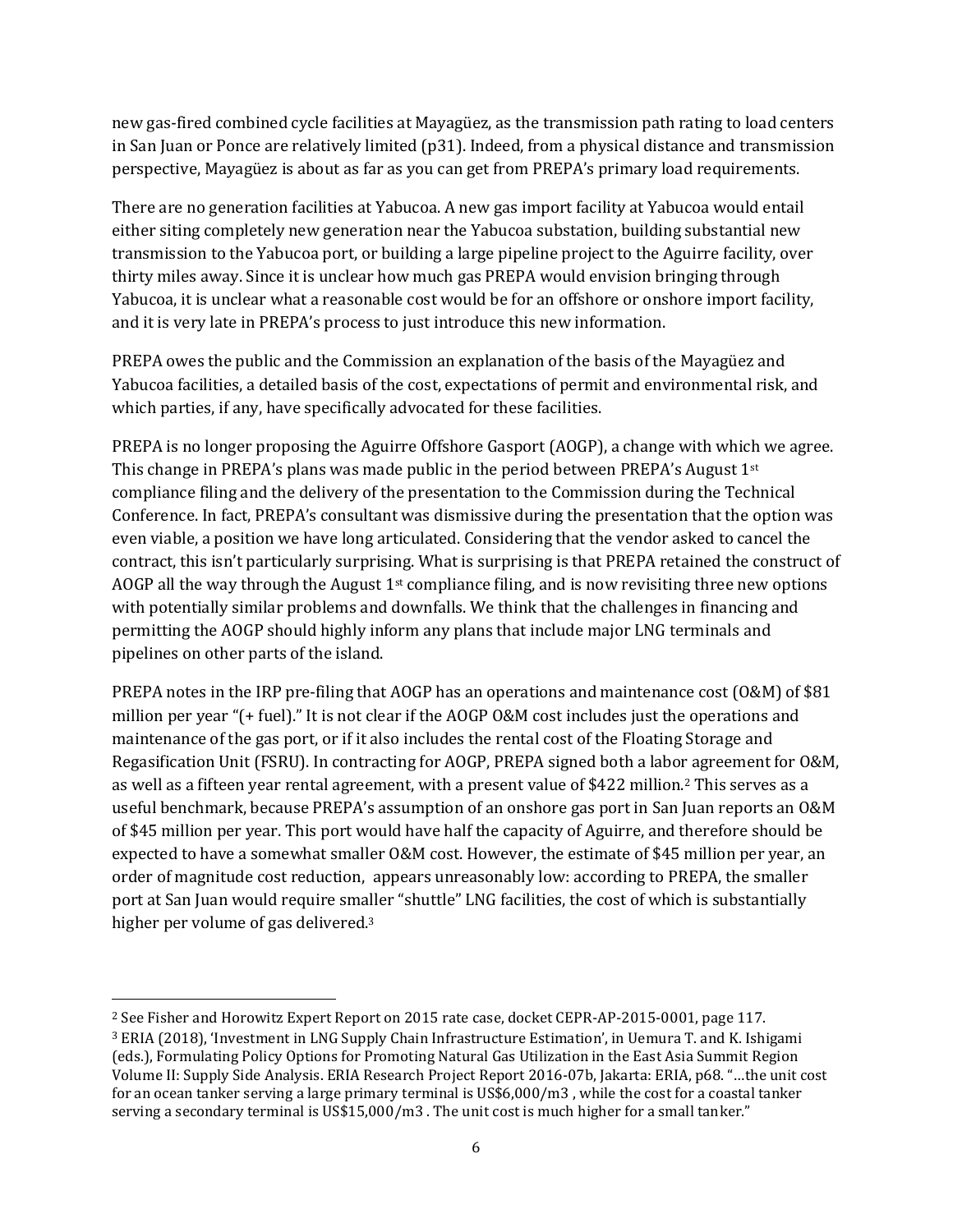PREPA did not disclose the basis of its gas facility price assumptions, the derivation of estimated costs, or uncertainty bounds on those costs. These costs will be critical in developing a credible IRP.

We request that PREPA provide a full description of the facilities it has modeled, the expected online date assumed in the model, a detailed derivation of the costs of those facilities and uncertainty boundaries, and the costs of interconnection with the existing electrical system.

*Requests:*

- Explain of the basis of the Mayagüez and Yabucoa facilities, a detailed basis of the cost, expectations of permit and environmental risk, and which parties, if any, have specifically advocated for these facilities.
- Provide a full description of all LNG facilities modeled, the expected online date of these facilities, a detailed derivation of the costs of those facilities and uncertainty boundaries, and the costs of interconnection with the existing electrical system.

# **The pre-filed IRP appears to misprice natural gas imports**

PREPA indicated that it is using approximately a \$4/MMBtu natural gas price adder to US mainland wholesale gas prices to estimate the cost of delivery to Puerto Rico (p69). During the presentation, the Commission's examiner asked if the delivery adder was held constant over time, or inflated. PREPA indicated that the adder was held at \$4/MMBtu for every year of the analysis, with no inflation, and added that [paraphrased] it was difficult to know what would happen in the future, so the price was held constant. We disagree with this treatment of the price adder. Holding the price constant in nominal dollars is an implicit assumption that the price actually drops in constant year dollars, because all other factors increase with inflation. There is no evidence that the cost of gasification or transportation could be expected to drop over the next two decades.

The outcome of this assumption is that gas is likely substantially underpriced in future years. As shown in the chart below, PREPA's assumed delivered gas price (black line) minus the \$4/MMBtu adder results in a Henry Hub price (gray) below that assumed by the Energy Information Administration's (EIA) Annual Energy Outlook (AEO) 2018 by about \$0.50/MMBtu (AEO forecast in light red). Adding the proper inflator to the LNG adder results in a gas price substantially higher than PREPA's base case (dotted red line), and even higher if the gas adder is applied to AEO's assumed baseline gas price (dark red) – on the order of \$1/MMBtu in 2020 and around \$2/MMBtu by 2030.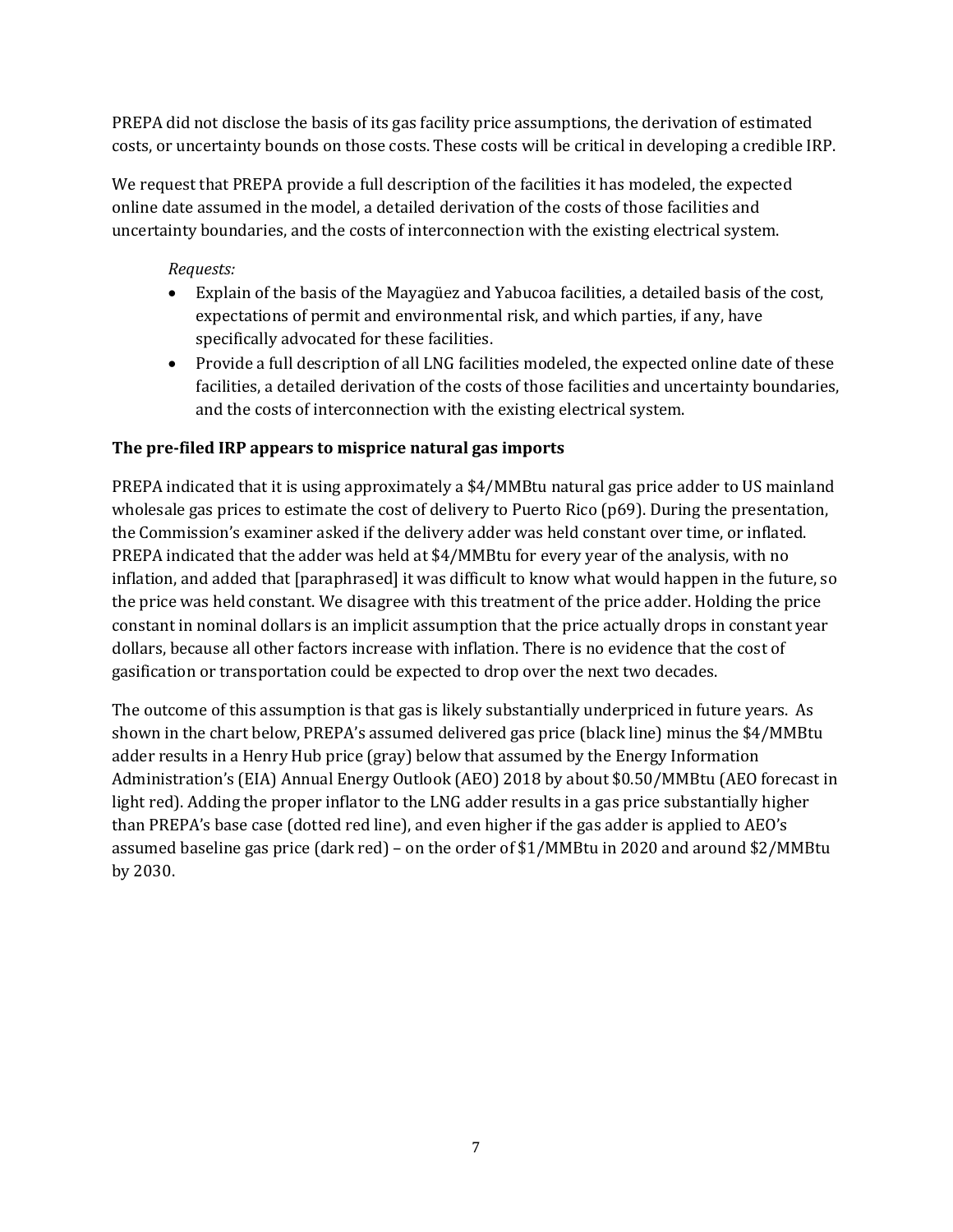

This error and assumption is substantial. A gas price differential of \$1/MMBtu translates to an energy cost differential of about \$6.5-8.0/MWh in 2020.

As one key example, in 2023, PREPA's assumed price is around \$8/MMBtu, which translates to an energy cost of ~\$60/MWh (assuming 7,000 MMBtu/MWh heat rate and \$3.5/MWh variable O&M). Using a correctly inflated adder and AEO's projections, a gas price of \$9/MMBtu would result in a gas energy cost of **\$66.5/MWh**, before capital or O&M costs for the gas port. In contrast, PREPA's solar price in 2023 of \$1,300/kW would result in a project of roughly **\$67/MWh** (not including Puerto Rico adders or federal subsidies). This result would suggest that relatively small differentials in gas price assumptions can make tremendous impacts in model choices.

Additionally, it should be noted that according to PREPA CEO Jose Ortiz, PREPA does not currently import natural gas from the United States, but mainly from Trinidad and Tobago. This information was repeated during the Technical Conference. A recent news article quoted Mr. Ortiz as stating that natural gas from Trinidad and Tobago costs PREPA \$3-\$4/MMBtu more than natural gas from the United States would cost.<sup>4</sup> Given that PREPA's natural gas supply currently comes into the island at EcoEléctrica via Gas Natural Fenosa, it appears that PREPA is assuming in the IRP that Gas Natural Fenosa will change its supply source to mainland U.S. gas and that new natural gas supply will also be from the mainland U.S. No assessment of the reasonableness of either of these assumptions was provided. In addition, it was noted during the Technical Conference that there are no US-flagged natural gas "shuttles" of the type that would be required to bring gas into port at San Juan, meaning the IRP assumes a Jones Act waiver. This also seems a speculative assumption, at best.

The best source of information that we have today indicates that gas supplies to Puerto Rico would likely come from non-US-flagged ships from non-US sources. It would follow that default gas has a baseline cost \$3-\$4/MMBtu higher than PREPA's assumptions, an impact of \$20-\$30/MWh.

<sup>4</sup> José Javier Pérez, "José Ortiz alega que es possible bajar la facture eléctrica en un 40%," El Nuevo Día, August 8, 2018.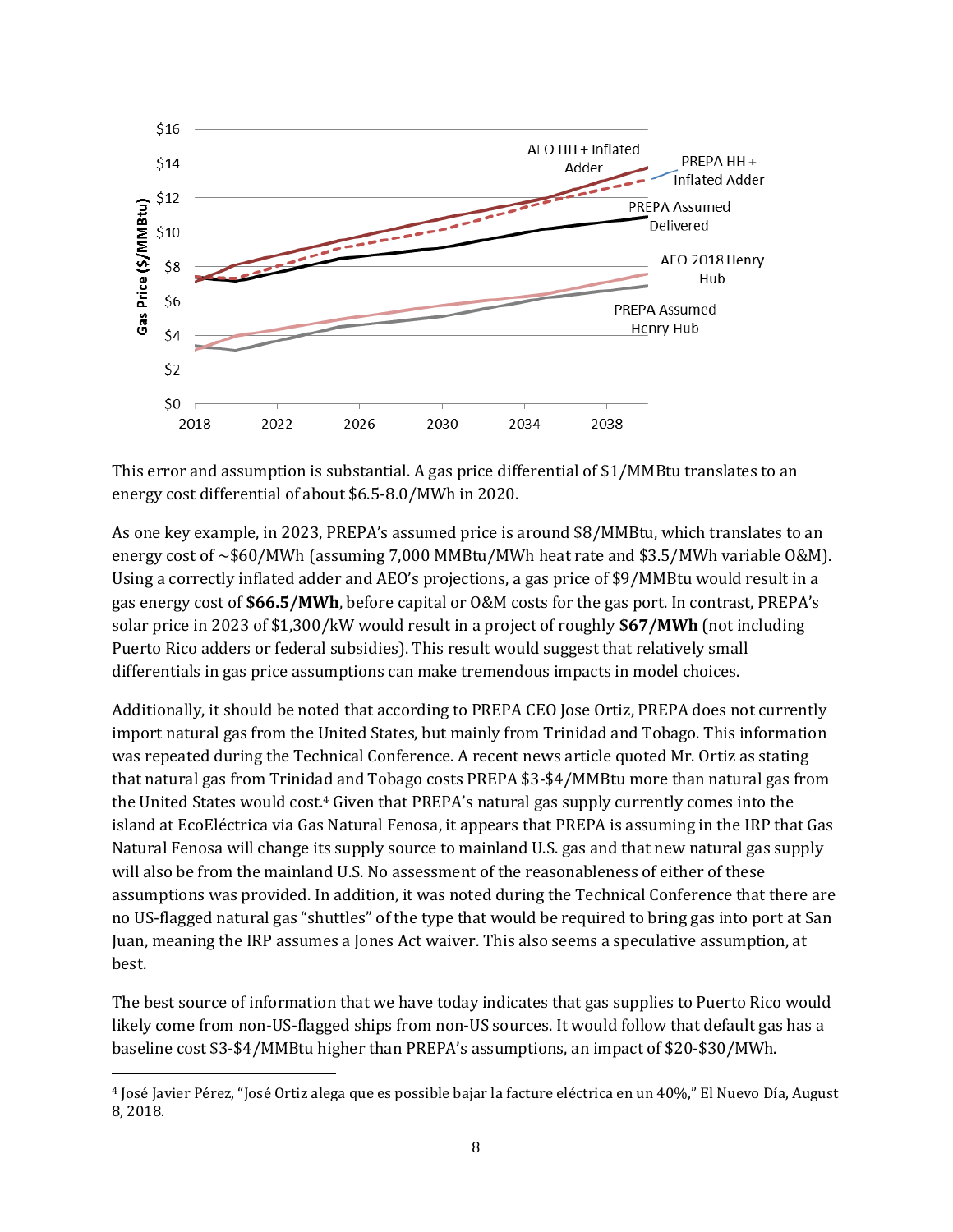Finally, it is notable that the delivery option for fuel prices shown by PREPA are for "Aguirre Delivered Fuel Prices," (p69) despite the fact that PREPA no longer anticipates AOGP. It is not clear that delivery prices would be the same for gas delivered through San Juan, Yabucoa, or Mayagüez. In fact, delivery of gas by smaller "shuttles" may be substantially more expensive, a factor that needs to be taken into account.

# *Requests:*

- Vet the gas price assumptions and adders, adding inflation.
- Use consistent, non-speculative basis for the forecast of prices for natural gas imports, including source region.
- Ensure that any variable costs of delivery are appropriately incorporated into the gas price forecast for individual gas delivery options.

### **The pre-filed IRP fails to examine a wide enough array of renewable energy measures**

Simply stated, the IRP must consider wind. PREPA states that its renewable energy prices are derived from the US Department of Energy's (DOE) National Renewable Energy Laboratory's (NREL) Annual Technology Baseline and are subject to change. PREPA's forecast wind prices at \$1,850/kW in 2018 are above the high end of NREL's recently released 2018 estimates, which range from \$1,500-\$1,750/kW, unsubsidized. NREL indicates that prices will drop faster than shown by PREPA, to a range of \$1,200-\$2,000/kW by 2030, rather than PREPA's \$1,500/kW.

During the Technical Conference, PREPA's IRP team indicated that they are not modeling new wind, and wind "is not worth bothering to think about" because it has relatively low performance in Puerto Rico. Because under a high solar future PREPA would lack evening generation, wind is a potentially critical resource providing non-daylight energy. While NREL has poorly characterized wind in Puerto Rico (the last update having been produced in 2007),<sup>5</sup> even marginal wind speeds at 50 meters of 5.9-6.8 m/s along the northern and southern coasts could yield useful and cost effective energy.

The marginal effort entailed to "bother thinking about" wind is far outweighed by the potential this resource could yield during key hours.

# *Requests:*

• Incorporate new wind options into all modeling.

### **The pre-filed IRP fails to examine a wide enough array of demand-side measures**

PREPA's pre-filed IRP gives relatively little attention to demand-side resources. The pre-filed IRP lists four energy efficiency program categories and two demand response categories, short of the numerous programs and program categories used in advanced energy efficiency jurisdictions. Under residential programs, PREPA lists only air conditioning ("A/C") programs and lighting programs. More specifically, PREPA actually proposes specific and narrow A/C and lighting programs, potentially to the exclusion of larger scale programmatic choices.

<sup>5</sup> [https://windexchange.energy.gov/files/u/visualization/pdf/pr\\_vi\\_50m.pdf](https://windexchange.energy.gov/files/u/visualization/pdf/pr_vi_50m.pdf)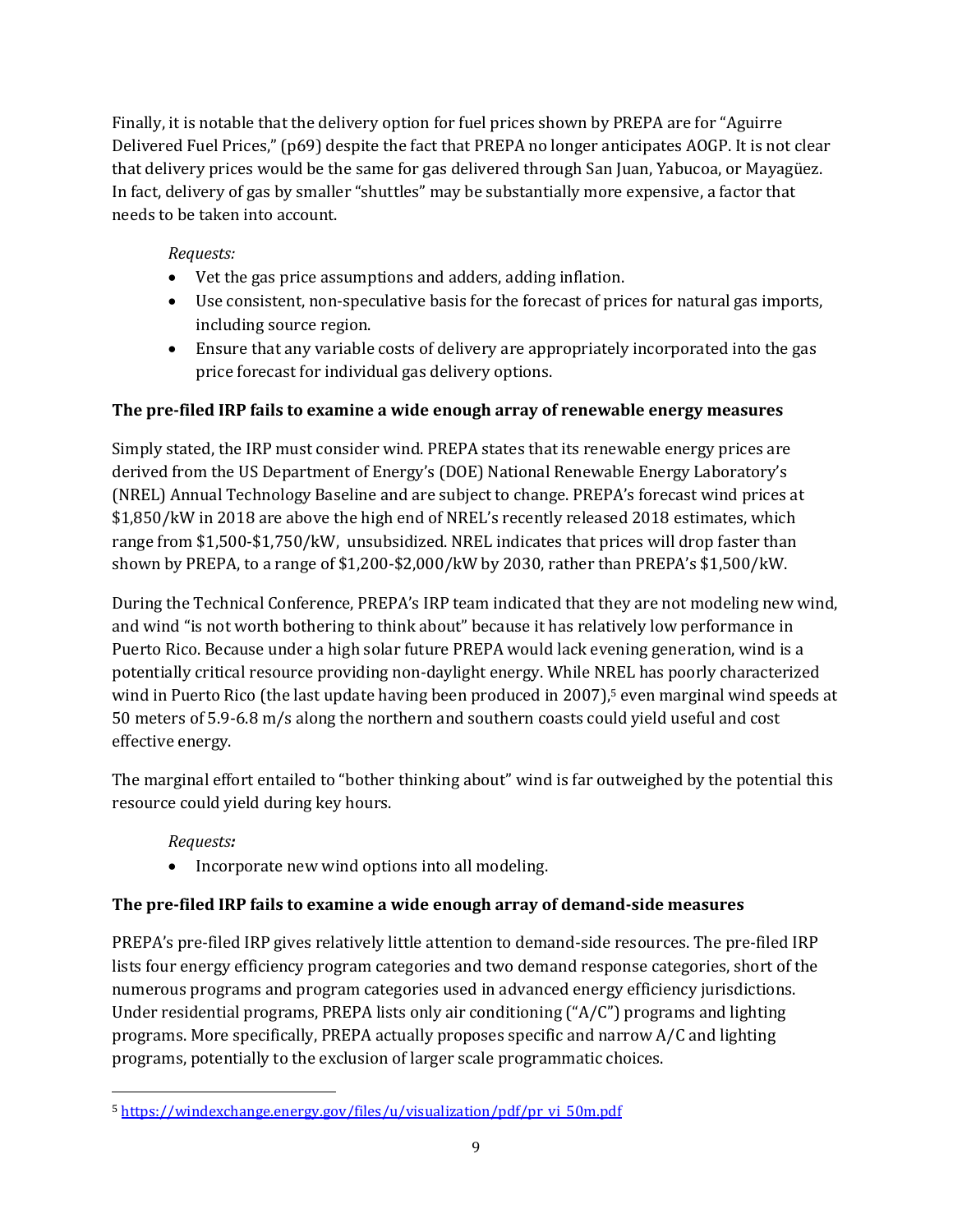PREPA claims that the programs examined here are derived from a third-party "potential study" which had been received only recently by PREPA. It is not clear if the study was performed by a credible institution conducting potential studies, that institution's experience in Puerto Rico, or what elements of the study were adopted (or rejected) by PREPA.

In general, the use of a potential study as the basis for an IRP can be problematic. Potential studies are necessarily limited to the technology and pricing available today, and may be myopic in envisioning how future energy efficiency programs could be implemented given technological change. In this case, the potential study or PREPA appears to have missed substantial opportunities, as per below.

- o **Residential lighting:** PREPA states that "this measure provides free LED bulbs to residential customers with 5 per customer and 60W equivalent bulbs" (p63) and assumes that participation is limited. PREPA could go much deeper. For example, the utility could facilitate and subsidize the wholesale purchase of LED bulbs by major retail outlets in Puerto Rico, with the requirement that these bulbs be sold at below-market prices, competitive with traditional bulbs. In addition, PREPA could provide marketing, customer research, and outreach to retailers to ensure the rapid adoption of such bulbs.
- o **Residential A/C:** It is not clear what form of subsidy or incentive PREPA will offer to ensure the installation of high efficiency A/C.
- o **Residential thermal storage:** PREPA states that the late evening peak is primarily residential air conditioning use. To the extent that abundant future mid-day solar could provide low-cost energy mid-day, PREPA should deeply examine residential thermal storage (i.e. ice creation or similar) to migrate use to the mid-day. PREPA stated that such programs are not currently popular. This is not surprising considering that PREPA's mid-day costs are similar to evening generation costs. With high penetrations of solar, this calculus will change.
- o **Window and thermal sealing:** A large fraction of residential and commercial facilities rely on natural ventilation during the day, but then turn to air conditioning during evening hours. Effective thermal sealing may substantially increase the effectiveness of air conditioning.

### **Other efficiency measures that may have substantial savings in Puerto Rico include:**

- o Improve/upgrade commercial refrigeration
- o Improve commercial and industrial motors and pumps
- $\circ$  Reduce solar heat gain in commercial buildings through window films / shading
- o Use thermal controls to isolate working areas of office buildings after hours to conserve A/C
- o Upgrade street lighting to LEDs
- o Improve motor efficiency for fans in residential and commercial spaces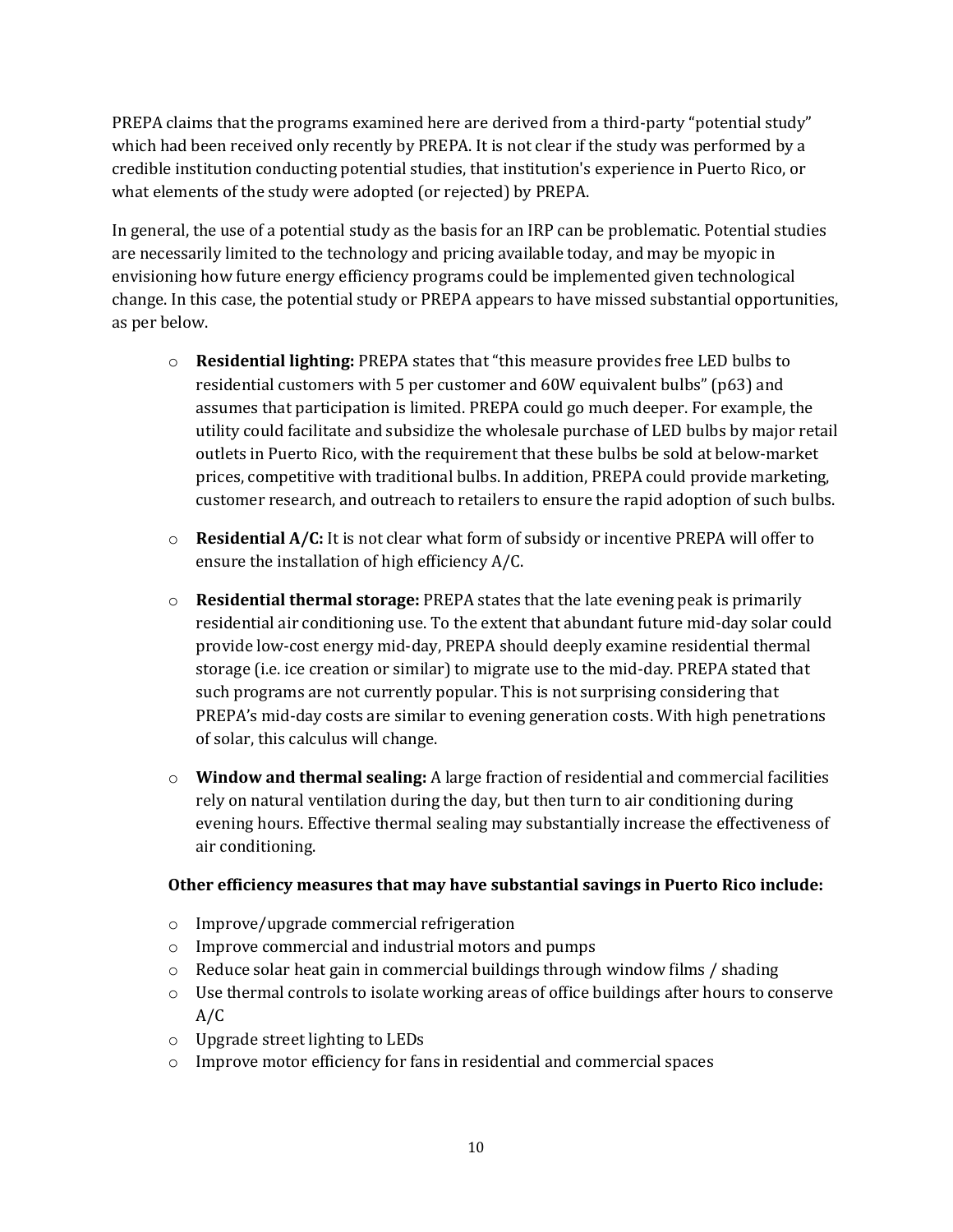The development of rigorous energy efficiency studies for the purposes of long-term system planning is an intensive process. As an interim measure, many utilities simply assume that either the utility or a third-party provider will be able to achieve savings if properly incentivized and found to be least cost. In these cases, the utility simply assumes a level of achievement on a year-byyear basis, and then implements a detailed plan to achieve those savings as part of an action plan .

### *Requests:*

- Make third-party energy efficiency potential study publicly available.
- Review all cost effective energy efficiency measures.
- Identify target level of savings and action plan measure to achieve such savings.

# **The pre-filed IRP assumes a slow deployment of distributed generation and customer-sited generation projects**

We are aware that the New York State Smart Grid Consortium (NYSSGC) is performing distribution system modeling under contract with PREPA.<sup>6</sup> While we understand that it may not be feasible within the timing of this IRP to integrate the results of the NYSSGC modeling effort with Siemens generation and transmission system modeling, we would request that PREPA make NYSSGC's results available to the Commission and stakeholders in a timely manner.

The IRP assesses a relatively slow penetration of distributed generation, despite the high cost effectiveness of rooftop solar relative to grid costs to retail customers. Stakeholders understood that PREPA intended on matching the pace of update in Puerto Rico with national estimates of distributed generation uptake. The adoption of rooftop solar in Puerto Rico may happen far faster than the continental United States simply due to the economics of rooftop solar in Puerto Rico.

There are approximately 10-15,000 residential rooftop solar customers in Puerto Rico today, mostly having installed in the last few years. Given the arrival of new rooftop solar competition and rapid uptake of this technology, we might expect a penetration of 5,000 or more rooftops in the next year, or up to a 50% year-over-year growth rate. At that pace (even if tapered), we might expect 100,000 customers by 2025, amounting to 500 to 600 MW of rooftop capacity. We understand that many new customers are also installing battery storage systems with rooftop solar. At this pace, distributed generation quickly becomes a substantial component of PREPA's generation system. Assessing the pace of distributed generation fairly, and looking at scenarios in which PREPA customers accelerate adoption with a more rapid interconnection process is an important part of transforming the electric system of Puerto Rico.

*Request:*

- Provide NYSSGC distribution system study results with the IRP.
- Assess rapid distributed generation growth, in line with current adoption rates.

### **Benefits of battery storage technology to the electric grid in Puerto Rico**

<sup>6</sup> [http://nyssmartgrid.com/nyssgc-announces-partnership-with-the-puerto-rico-electric-power-authority](http://nyssmartgrid.com/nyssgc-announces-partnership-with-the-puerto-rico-electric-power-authority-prepa-and-prosumergrid-inc-to-study-options-for-strengthening-and-enhancing-the-resiliency-of-puerto-ricos-powe/)[prepa-and-prosumergrid-inc-to-study-options-for-strengthening-and-enhancing-the-resiliency-of-puerto](http://nyssmartgrid.com/nyssgc-announces-partnership-with-the-puerto-rico-electric-power-authority-prepa-and-prosumergrid-inc-to-study-options-for-strengthening-and-enhancing-the-resiliency-of-puerto-ricos-powe/)[ricos-powe/](http://nyssmartgrid.com/nyssgc-announces-partnership-with-the-puerto-rico-electric-power-authority-prepa-and-prosumergrid-inc-to-study-options-for-strengthening-and-enhancing-the-resiliency-of-puerto-ricos-powe/)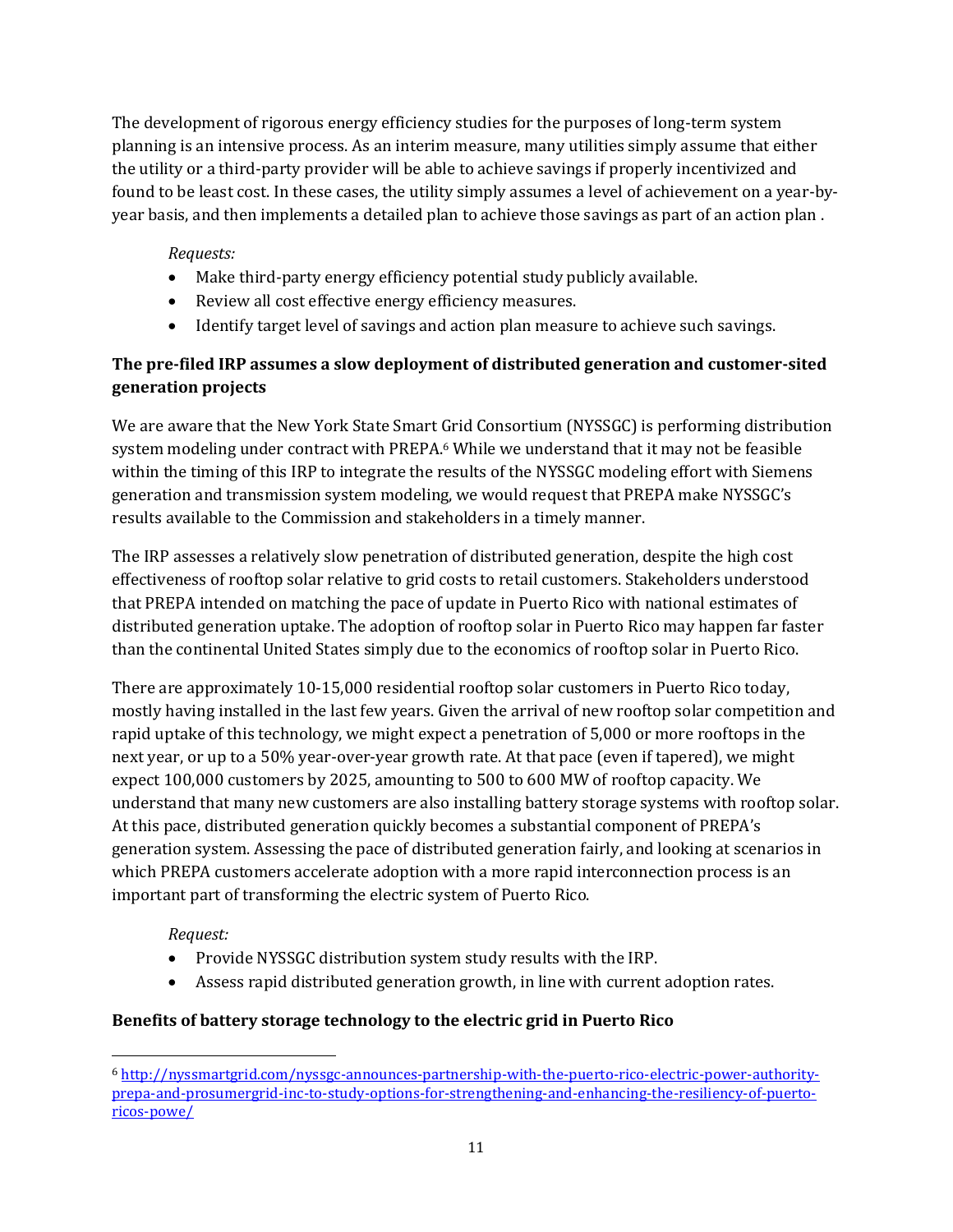As a key component to a new electric grid for Puerto Rico, PREPA should fully evaluate the benefits of robust deployment of battery storage technologies. A traditional view of batteries would be to value them principally for their ability to provide backup power during times when the electric grid goes down. Modern battery storage technology, however, can provide an entire series of incredibly valuable grid services beyond simply acting as power backup. These include:

- o **Frequency and voltage/VAR control.** Fast-ramping batteries can provide valuable ancillary grid services such as frequency and reactive power control. These help maintain the grid's electric frequency and stability on a second-to-second basis. In addition, batteries can help perform these functions over time scales of milliseconds, seconds, minutes, or hours.
- o **Balancing and smoothing renewable generation.** Storing solar- and wind-generated electricity and supplying it back to the grid at a later time can reduce the need to curtail otherwise excess renewable generation, prevent the need for curtailments of wind or solar farms, and prevent supply gaps related to evening peak ramping needs. Locating solar and wind generators with batteries allows grid operators to manage the power supplied to the grid by renewable systems with more precision.
- o **Avoiding significant generation or transmission infrastructure investments**. Localized pockets of growing electricity demand from residential, commercial, or industrial consumers could require PREPA to build expensive new infrastructure such as additional distribution lines or upgraded substations. These could carry significant costs. Alternatively, batteries installed at strategic locations, at a much lower cost, could enable PREPA to manage growing demand without these kinds of capital outlays.
- o **Peak shaving and value opportunities.** By charging batteries during low load (nonpeak) periods, and then discharging during peak periods, batteries can flatten daily load shapes or fill in the gaps from a short term loss of generation. Shifting a slice of generation from peak hours to other times of day also reduces the amount of typically less efficient, less reliable, and higher-cost generation that needs to be carried by the system day to day, year to year. The ability of batteries to peak shave, therefore, can result in more efficient plant dispatch and allowing for the retirement of less efficient traditional peaking power.
- o **Reducing end-use consumer demand charges.** Large power consumers such as industrial facilities and large commercial operations can reduce their demand charges, which are established on the facilities' highest observed instantaneous quantity of electricity consumption, by using on-site energy storage during peak times to reduce the amount demanded from the grid by satisfying a portion of the facilities demand with battery-stored power.
- o **Microgrid support.** As part of a new and more resilient electric grid for Puerto Rico, microgrids can help make the overall system for resilient by creating islands of stable power that can be isolated from island-wide system problems. Batteries can be an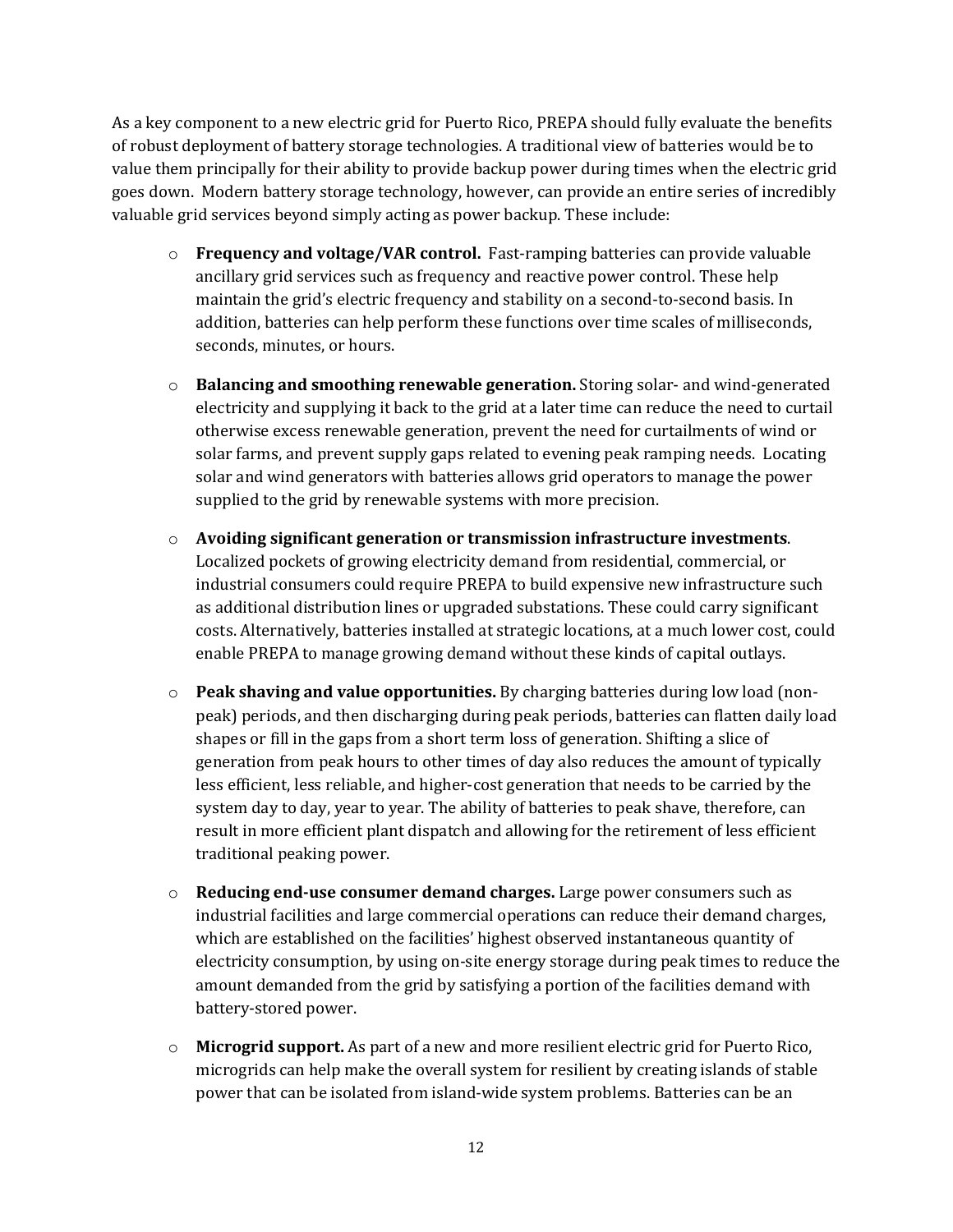integral part of advanced microgrid setup by providing community-wide power when a microgrid is temporarily electrically separated from the rest of the grid.

As these examples show, batteries can and are today providing a full suite of ancillary and high value services, in addition to traditional back-up power during short-term outages. As PREPA moves forward with the analysis in its IRP, the full value that batteries can provide to the system should be evaluated. We believe a complete evaluation will demonstrate that the electric grid in Puerto Rico can be more resilient and less expensive with proper investments in battery storage.

# *Requests:*

• Provide a robust evaluation of storage technologies, assessing the full grid benefits.

# **The pre-filed IRP appears to use an overestimated load forecast.**

PREPA's load forecast (p55-56) appears to be overestimated. As brought out in the Technical Conference, the PREPA forecast is significantly higher than the FOMB's forecast for the next five years. In FY 2023, for example, the PREPA forecast appears to be about 17% higher than the FOMB's forecast. This difference of over 2,000,0000 MWh is significant; it is, for example, larger than the FY 2016 output of the San Juan combined cycle units that PREPA is currently seeking to convert to natural gas.

PREPA explained in the technical conference that its load forecast was based on the same underlying GDP and population projections as the FOMB's forecast and that PREPA and the FOMB are in the process of reconciling their models. Nevertheless, the existence of this large initial discrepancy illustrates the difficulty in producing a load forecast given the recent shocks to the Puerto Rican economy, and the importance of exploring sensitivities. Assessing future load uncertainty is critical in protecting consumers against unnecessary power purchase agreements to meet demand that will not ultimately materialize.

It was not clear to us, based on the presentation at the technical conference, how load forecast sensitivities were being generated or how they would be represented in the final IRP.

# *Request:*

• Provide in the final IRP the results of Aurora modeling using a lower load forecast case corresponding to the FOMB's forecast in the August 1, 2018 fiscal plan or a forecast projecting similar levels of sales.

# **PREPA's IRP consultant continues to suffer a conflict of interest**

In the 2015 IRP, the Commission critiqued PREPA for the use of Siemens consulting, stating "where the consultant conducting resource planning has a business interest in resource selection, there is a risk of bias, intentional or unintentional."<sup>7</sup> As in 2015, the IRP appears that it will be "written and

<sup>7</sup> CEPR-AP-2015-0002, Final Resolution and Order, ¶110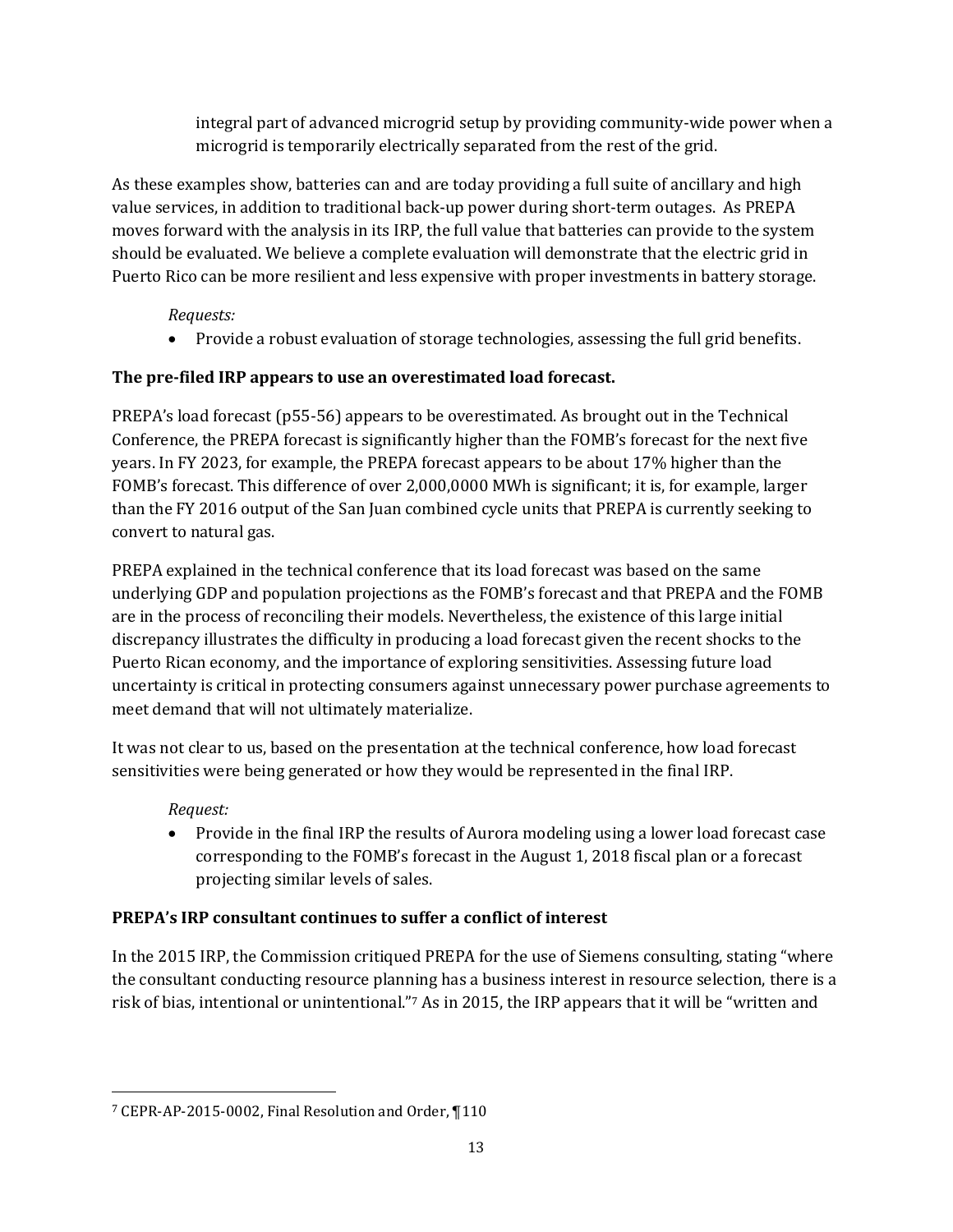constructed almost entirely by Siemens PTI."<sup>8</sup> And like in 2015, Siemens continues to have a business interest in the outcome of the IRP.

In the next year and a half, the Commonwealth of Puerto Rico will develop plans to privatize PREPA, selling its generation assets and seeking new generation. Siemens explained during the IRP meeting that they assume that because PREPA has no access to capital, all new generation will be built by private entities [paraphrase]. Siemens is one of the largest turbine manufacturers in the world, and given the opportunity will no doubt seek to participate in requests for proposals (RFP) for new generation options in Puerto Rico.

The slate of new gas generation options put forward in this pre-filed IRP (p50) is problematic and hints at a continued conflict of interest, "intentional or unintentional." An IRP needs to be completely agnostic to the interests of the developers of the IRP, focusing on the development of a clean, safe, and reliable grid that provided energy at the lowest feasible cost.

In early July, 2018 Siemens released a public paper entitled "Resilient by Design: Enhanced Reliability and Resiliency for Puerto Rico's Electric Grid."<sup>9</sup> The paper explained that "Siemens [had] commissioned this report to inform the next IRP that will guide the grid rebuilding and development for Puerto Rico." The statement is not accurate – the IRP team developed the report, and released it as a Siemens paper. The paper explicitly acknowledges Nelson Bacalao, Senior Manager "for leading the project team and development of this report." Dr. Bacalao is the project manager of PREPA's 2015 IRP and 2018 IRP. The paper mirrors many of the assumptions and modeling structures of the 2018 IRP, detailed to the shape of the mini-grids and transmission constraints. The Siemens report explicitly models Siemens gas technologies, including small CC's ("SGT-750" and "SGT-400").

While stakeholders appreciate that the Siemens report provided some transparency into the prefiled IRP, we are **deeply** concerned that the release of a report by a private company inappropriately used proprietary data unavailable to private parties and stakeholders. We note that the 2015 IRP heavily redacted all information about the transmission system and PREPA has not provided public information on the shape of its loads, a key component of Siemens paper. The fact that the paper was meant to specifically influence the IRP and was developed by the IRP team appears to be an inappropriate use of the data and indiscreet on the part of that Company.

We thank the Commission for its consideration of these comments, and look forward to a robust, public-interest IRP.

Sincerely,

Adriana González-Delgado Jeremy Fisher, PhD

 <sup>8</sup> *Id.*

<sup>9</sup> [https://www.siemens.com/content/dam/webassetpool/mam/tag-siemens](https://www.siemens.com/content/dam/webassetpool/mam/tag-siemens-com/smdb/regions/usa/company/topic-areas/onsite-power-generation/documents/puertoricoresiliency-wp-fprint.pdf)[com/smdb/regions/usa/company/topic-areas/onsite-power-generation/documents/puertoricoresiliency](https://www.siemens.com/content/dam/webassetpool/mam/tag-siemens-com/smdb/regions/usa/company/topic-areas/onsite-power-generation/documents/puertoricoresiliency-wp-fprint.pdf)[wp-fprint.pdf](https://www.siemens.com/content/dam/webassetpool/mam/tag-siemens-com/smdb/regions/usa/company/topic-areas/onsite-power-generation/documents/puertoricoresiliency-wp-fprint.pdf)